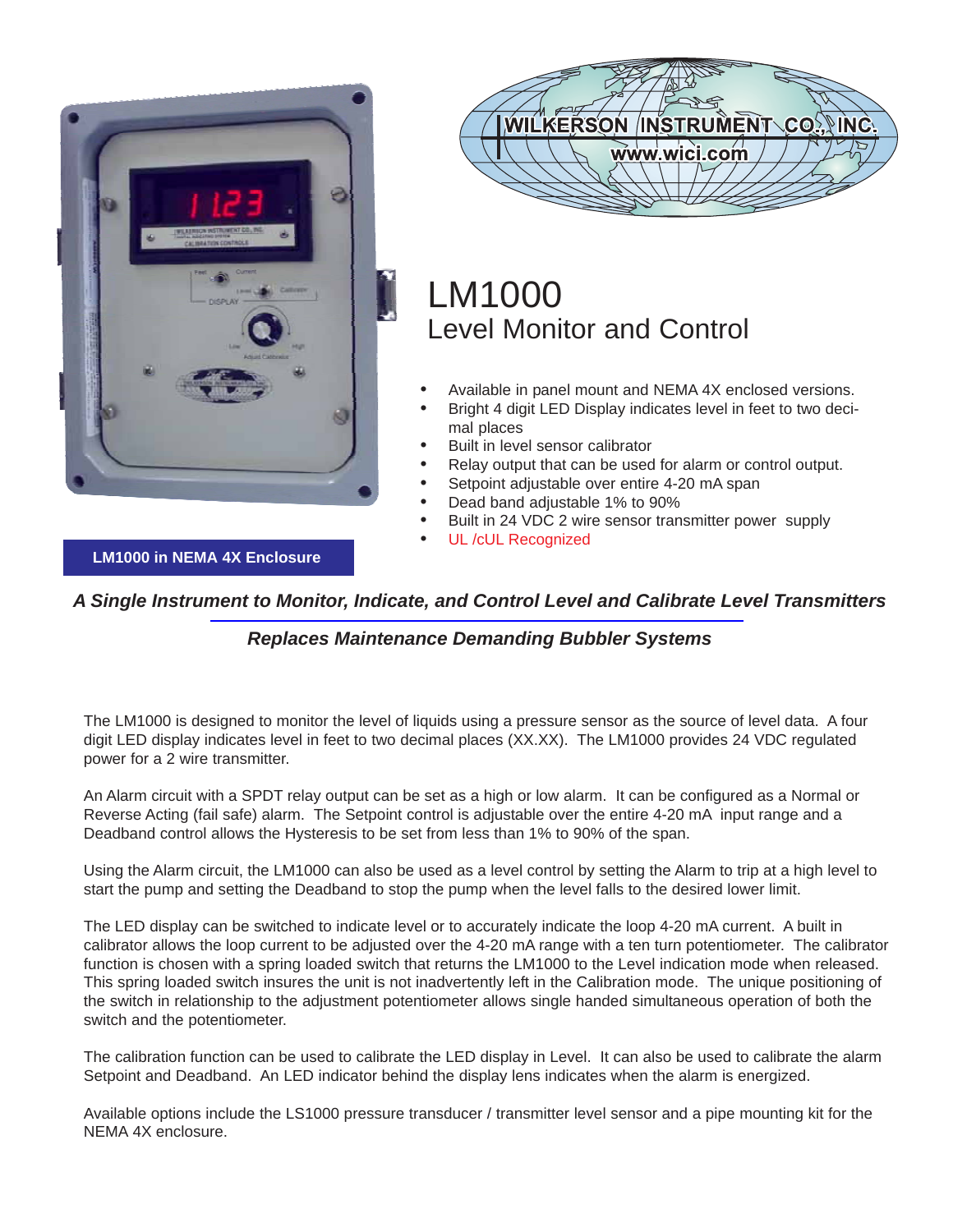| Power:                        | 120 VAC +10%,                               |  |                                                                     |                          |  |
|-------------------------------|---------------------------------------------|--|---------------------------------------------------------------------|--------------------------|--|
|                               | $50/60$ Hz                                  |  |                                                                     |                          |  |
| Input:                        | 2 wire transmitter, output                  |  |                                                                     |                          |  |
|                               | proportional to level                       |  |                                                                     |                          |  |
|                               | (LM1000 provides 24 VDC                     |  |                                                                     |                          |  |
|                               | power to transmitter)                       |  | WILKERSON INSTRUMENT CO., INC.                                      |                          |  |
| Output:                       | 4 - 20 mADC proportional                    |  | <b>Inc. Senior a Treed Britisher</b><br><b>CALISRATION CONTROLS</b> |                          |  |
|                               | to Level                                    |  |                                                                     |                          |  |
| Alarm / Control Output:       | SPDT Relay rated 5                          |  |                                                                     |                          |  |
|                               | Amps, 240 VAC                               |  |                                                                     | Current                  |  |
|                               |                                             |  |                                                                     | Californitor             |  |
| <b>Output Deadband:</b>       | Adjustable 1% to 90% of                     |  | <b>DISPLAY</b>                                                      |                          |  |
|                               | scale                                       |  |                                                                     |                          |  |
| Display:                      | 4 Digit .56" LED                            |  |                                                                     |                          |  |
| <b>Display Resolution:</b>    | 2 decimal places to 99.99                   |  |                                                                     | <b>LOW</b><br>High       |  |
|                               | Ft. or loop current in mADC                 |  |                                                                     | <b>Adjust Calibrator</b> |  |
| <b>Control Type:</b>          | On - Off, Reverse (pump                     |  |                                                                     | м                        |  |
|                               | out) or Direct (pump in)                    |  |                                                                     |                          |  |
| <b>Power Consumption:</b>     | 3.5 VA maximum                              |  |                                                                     |                          |  |
| Accuracy:                     | 0.05% of Span $\pm$ 1 digit                 |  |                                                                     |                          |  |
| <b>Operating Temperature:</b> | -13 $\degree$ F to 176 $\degree$ F          |  |                                                                     |                          |  |
|                               | $(-25^{\circ}C \text{ to } 80^{\circ}C)$    |  | <b>LM1000 Panel Mount</b>                                           |                          |  |
| Enclosures:                   |                                             |  |                                                                     |                          |  |
| <b>Panel Mount (PM)-</b>      | Anodized aluminum front panel               |  |                                                                     |                          |  |
|                               | Dimensions: 6.13" x 7.75" x 1.88"           |  |                                                                     |                          |  |
| <b>NEMA 4X (N4) -</b>         | Fiberglass reinforced polyester NEMA 4X     |  |                                                                     |                          |  |
|                               | enclosure, hinged door with viewing window, |  |                                                                     |                          |  |
|                               | SS latch with padlock hasp.                 |  |                                                                     |                          |  |
|                               | Dimensions: 9.59"H x 7.71"W x 4.03"D        |  |                                                                     |                          |  |
| Custom (CU) -                 | Per customer specification                  |  |                                                                     |                          |  |
|                               |                                             |  |                                                                     |                          |  |



NOTE: For submersible level sensor, see Part Number LS1000

**Visit our website at www.wici.com for complete product specifications, engineering documents and downloadable pdf files of product catalog sheets and installation and operation manuals**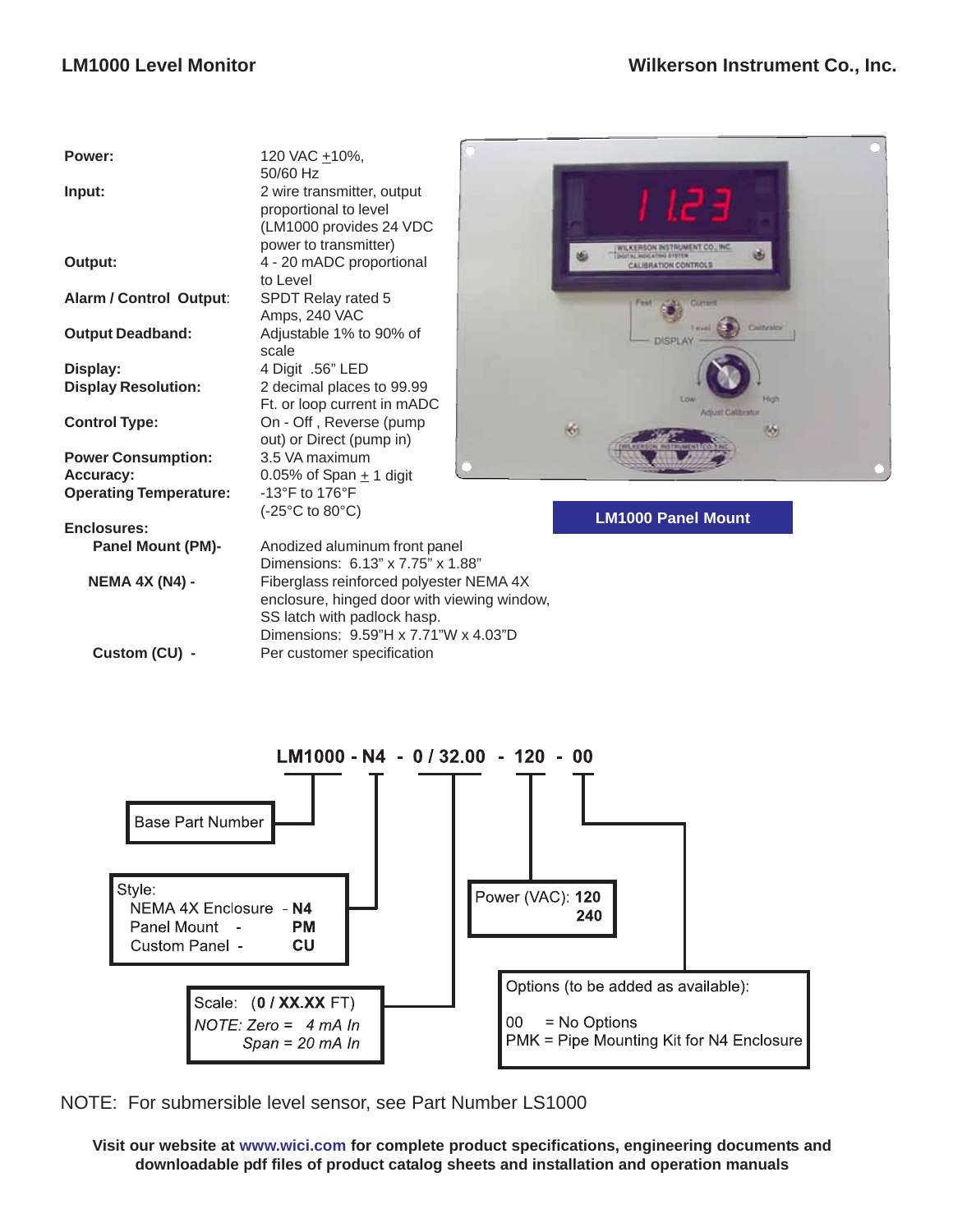#### **LM1000 Level Monitor**

#### **INSTALLATION INSTRUCTIONS:**

**Mounting** - Mounting and cut-out dimensions for the LM1000-PM are shown below.



**Wiring-** Connections to the LM1000-PM are made to a 14 pin plug-in screw terminal connector on the rear of the panel. The connector can be wired into a system without the LM1000 being present.



The LM1000-N4 NEMA 4X Enclosure model has the terminal block mounted to the enclosure back plate. The user terminates wiring on the terminal block. A short cable is provided that extends from the back plate to the plug-in connector on the rear of the LM1000 circuit board. The electronics may be unplugged from this short cable and the connector on the back plate may be wired without the LM1000 electronics being present.

Terminations are the same as listed above.